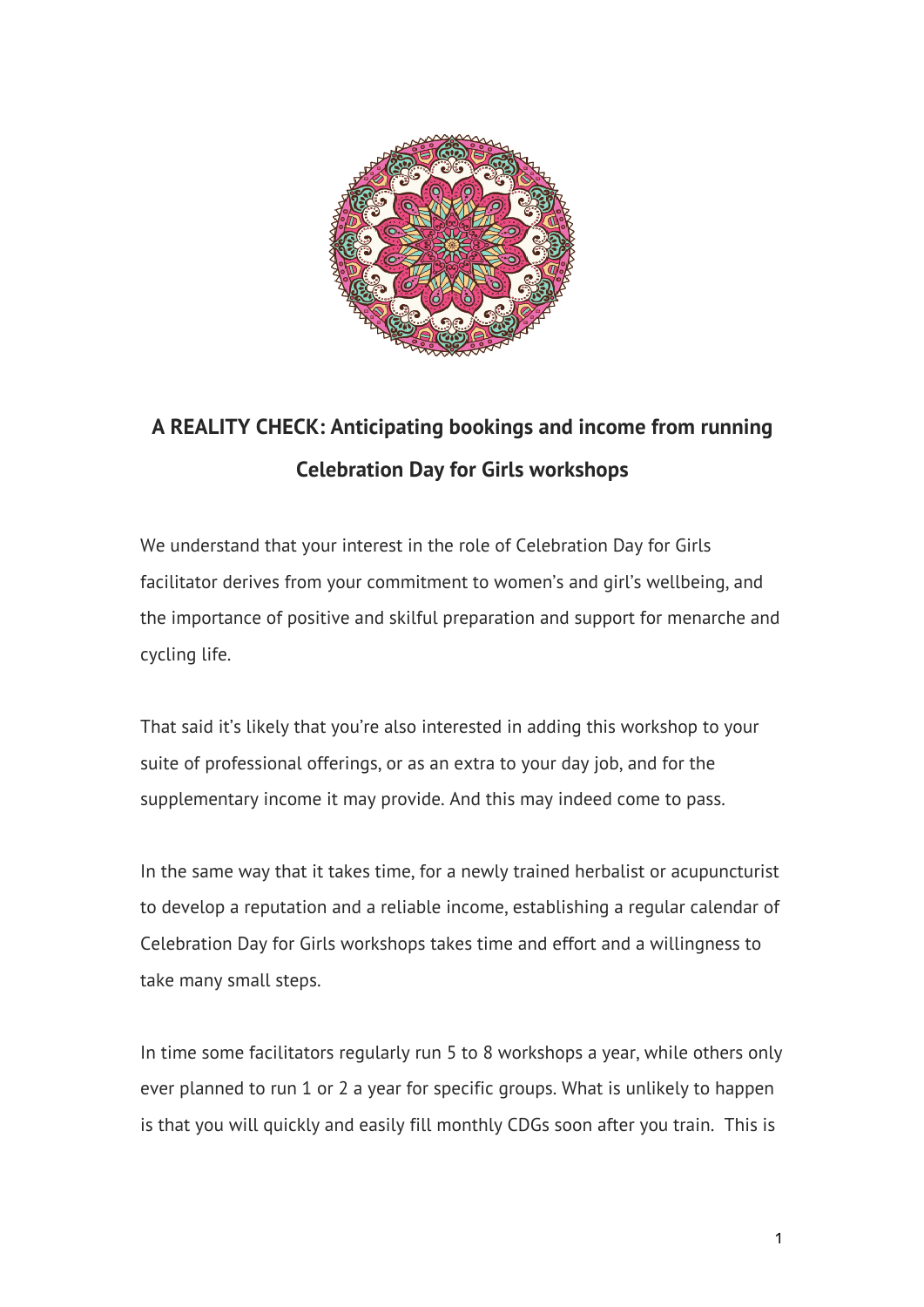no reflection on the value of the workshop or your ability or marketing skills, though all these help of course.

### *Why is this?*

In the many ways that so many people avoid or dismiss the value of menstrual education you can see the pervasive and persistent faces of menstrual shame. For more on shame do read *I Thought It Was Just me (But It Isn't)* by Brene Brown, and on menstrual shame *About Bloody Time* by Jane Bennett and Karen Pickering.

As a facilitator of Celebration Day for Girls you will inspire girls and women to connect with their cycle and themselves – a deeply fulfilling and rewarding role and, with each mother and each daughter who attends, you are helping to chip away at the damaging culture of shame and building a culture of menstrual wellbeing.

### *What can I do?*

Be patient. Understand that you are an agent of social change and that there will be resistance in many forms. The better you understand the mechanisms of menstrual shame the more you can work to transform it into wellbeing. Whatever you do, don't take it personally!

Value each conversation with women, mums and girls, dads, teachers, schools, employers and community organisers. Some conversations will result in a CDG booking, others won't. Keep your eye on the long game.

Many facilitators have found that through persistence the time comes when enquiries and bookings come to them unbidden, and it's much easier to gather groups, or have them gathered for you. This may take two or three years of grunt interspersed with during and after-workshop moments of pure joy.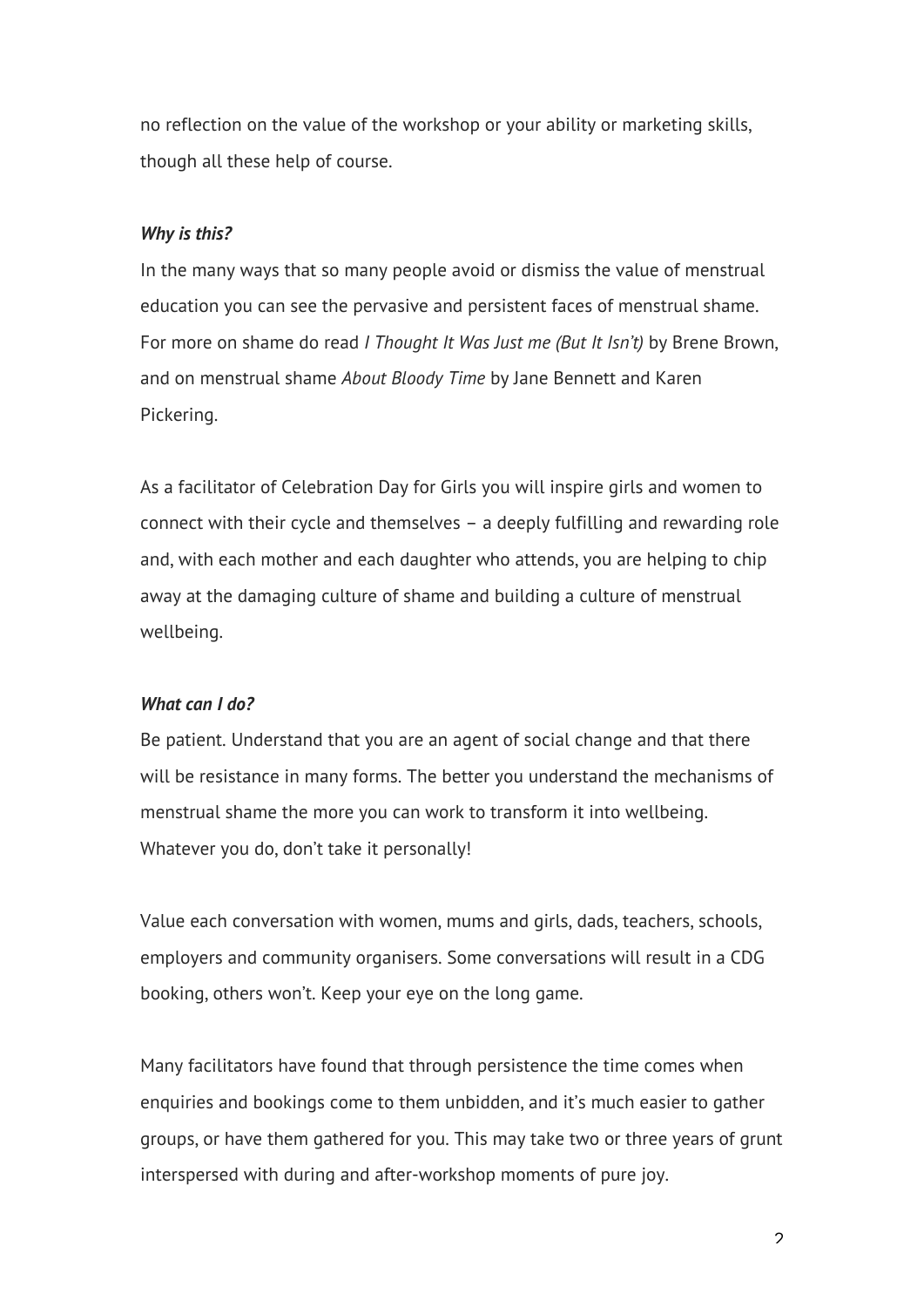If in the beginning your workshops are small, if at all possible run them anyway. Each mum who attends becomes a champion and her word of mouth is gold. Make sure you let all previous CDG mums know about upcoming events, they will pass it on to other mums with personal recommendations.

Stay connected to the CDG facilitator community. Resources, conversations, team meetings, ideas and support are available and will all help to keep you motivated.

#### **Starting out**

Facilitating Celebration Days is tremendously satisfying work, and right now you may be keen to do them every week!

If possible find a champion mum or teacher who helps to get other people on board. You know the one who enthusiastically emailed you, or had a long animated chat with you in the supermarket. They may need some coaching, so offer them some helpful tips on what to say, and info they can share by email or socials. It's terrific if you can return to the same school year after year, but you often need an ongoing relationship with the staff or leadership team to do this, as families move on. You may often simply have one-off events for a group of girls in a community or class, which an organising mother brings together, or you can promote a public event. We can help you with marketing resources and strategy.

## **A note of encouragement**

Generally, we have found that workshops increase in a region as your reputation grows and people spread word of mouth about how positive, practical and fun the experience is and the lasting impact it has on girl's confidence and body

3